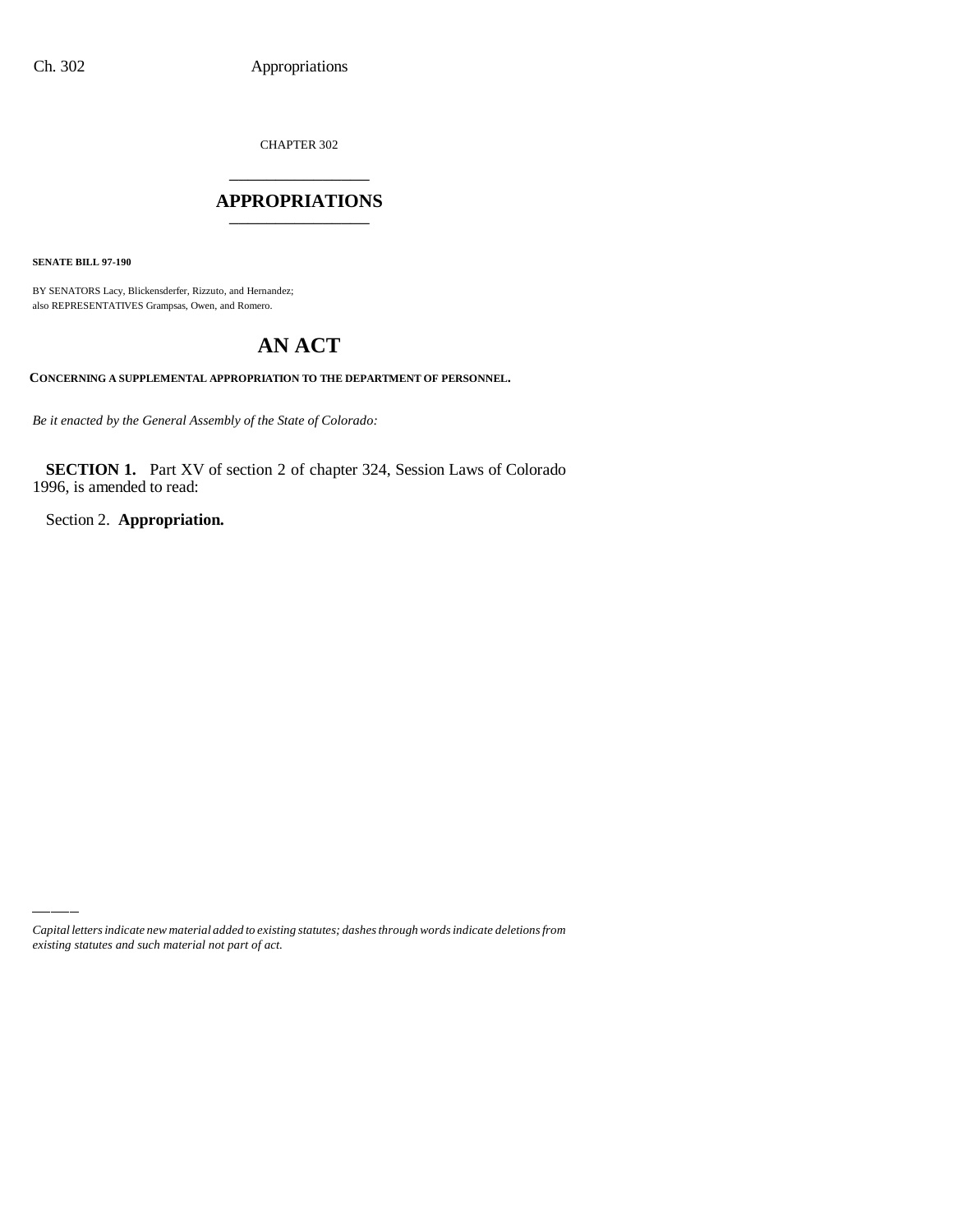|                                 |                 |              |                         |                | <b>APPROPRIATION FROM</b> |                           |                |
|---------------------------------|-----------------|--------------|-------------------------|----------------|---------------------------|---------------------------|----------------|
|                                 |                 |              |                         | <b>GENERAL</b> |                           | <b>CASH</b>               |                |
|                                 | ITEM &          |              | <b>GENERAL</b>          | <b>FUND</b>    | <b>CASH</b>               | <b>FUNDS</b>              | <b>FEDERAL</b> |
|                                 | <b>SUBTOTAL</b> | <b>TOTAL</b> | <b>FUND</b>             | <b>EXEMPT</b>  | <b>FUNDS</b>              | <b>EXEMPT</b>             | <b>FUNDS</b>   |
|                                 | \$              | \$           | \$                      | \$             | \$                        | \$                        | \$             |
|                                 |                 |              |                         |                |                           |                           |                |
|                                 |                 |              | <b>PART XV</b>          |                |                           |                           |                |
|                                 |                 |              | DEPARTMENT OF PERSONNEL |                |                           |                           |                |
| (1) EXECUTIVE DIRECTOR'S OFFICE |                 |              |                         |                |                           |                           |                |
| <b>Personal Services</b>        | 956,428         |              |                         |                |                           | $956.428(T)^4$            |                |
|                                 | 1,023,852       |              |                         |                |                           | $1,023,852(T)^{a}$        |                |
|                                 | $(17.0$ FTE $)$ |              |                         |                |                           |                           |                |
|                                 | $(18.0$ FTE)    |              |                         |                |                           |                           |                |
| Health, Life, and Dental        | 1,233,986       |              | 485,829                 |                | 4.013 <sup>b</sup>        | $744,144(T)$ <sup>c</sup> |                |
| Short-term Disability           | 50,424          |              | 18,642                  |                | 290 <sup>b</sup>          | $31,492(T)$ <sup>c</sup>  |                |
| Salary Survey, Anniversary      |                 |              |                         |                |                           |                           |                |
| Increases, and Shift            |                 |              |                         |                |                           |                           |                |
| Differential                    | 1,102,975       |              | 459,946                 |                | 8,335 <sup>b</sup>        | $634,694(T)$ <sup>c</sup> |                |
| Workers' Compensation           | 353,348         |              | 72,424                  |                | $1,059^{\rm b}$           | $279,865(T)$ <sup>c</sup> |                |
| <b>Operating Expenses</b>       | 169,843         |              |                         |                |                           | $169,843(T)^{a}$          |                |
|                                 | 120,635         |              |                         |                |                           | $120,635(T)^{a}$          |                |
| Legal Services for 2,979        |                 |              |                         |                |                           |                           |                |
| hours                           | 141,344         |              | 89,567                  |                | 2,000 <sup>b</sup>        | $49,777(T)$ <sup>c</sup>  |                |
| Purchase of Services from       |                 |              |                         |                |                           |                           |                |
| <b>Computer Center</b>          | 2,690           |              |                         |                |                           | $2,690(T)^{a}$            |                |

-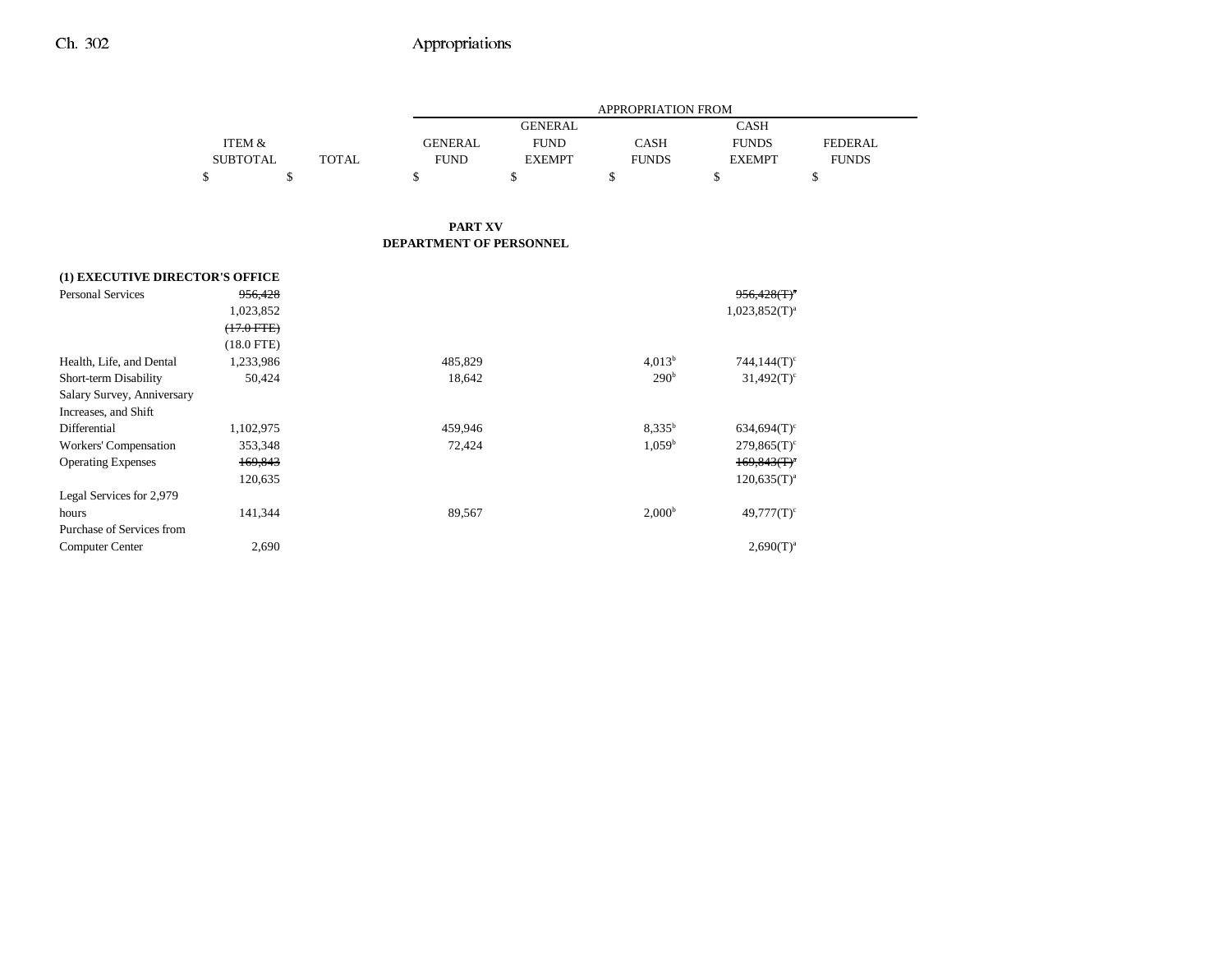| Payment to Risk Management        |         |           |         |                        |                       |
|-----------------------------------|---------|-----------|---------|------------------------|-----------------------|
| and Property Funds                | 294,297 |           | 125,578 |                        | $168,719(T)^c$        |
| <b>Vehicle Lease Payments</b>     | 279,176 |           | 101,400 |                        | $177,776(T)^c$        |
| <b>Leased Space</b>               | 629,234 |           | 214,806 |                        | $414,428(T)^c$        |
| Capitol Complex Leased            |         |           |         |                        |                       |
| Space                             | 942,302 |           | 399,799 | $140.177$ <sup>d</sup> | $402,326(T)^c$        |
| <b>Test Facility Lease</b>        | 167,460 |           | 167,460 |                        |                       |
| <b>Employee Incentive Program</b> | 5,000   |           |         |                        | $5,000(T)^e$          |
| <b>Employment Security</b>        |         |           |         |                        |                       |
| <b>Contract Payment</b>           | 20,000  |           | 13,000  |                        | 7,000(T) <sup>f</sup> |
| <b>Employees Emeritus</b>         |         |           |         |                        |                       |
| Retirement                        | 23,000  |           | 23,000  |                        |                       |
| <b>Convention Center</b>          |         |           |         |                        |                       |
| Maintenance                       | 60,000  |           |         |                        | $60,000$ <sup>g</sup> |
|                                   |         | 6,431,507 |         |                        |                       |
|                                   |         | 6,449,723 |         |                        |                       |

a These amounts shall be from indirect cost recoveries.

<sup>b</sup> These amounts shall be from the Deferred Compensation program.

c These amounts shall be from divisions within the Department and other sources of exempt cash funds.

d Of this amount, \$5,986 shall be from the deferred compensation program and \$134,191 shall be from capitol parking receipts.

e This amount shall be from savings pursuant to Section 24-30-804.5, C.R.S.

f Of this amount, \$642 shall be from the Department of Agriculture, \$67 shall be from the Department of Corrections, \$396 shall be from the Department of Public Health and Environment, \$2,463 shall be from the Department of Human Services, \$800 shall be from the Department of Law, \$70 shall be from the Department of Local Affairs, \$1,320 shall be from the Department of Natural Resources, \$991 shall be from the Department of Personnel, \$34 shall be from the Department of Public Safety, \$109 shall be from the Department of Regulatory Agencies, \$95 shall be from the Department of Revenue, and \$13 shall be from the Department of State.

<sup>g</sup> This amount shall be from donations.

#### **(2) HUMAN RESOURCE SERVICES**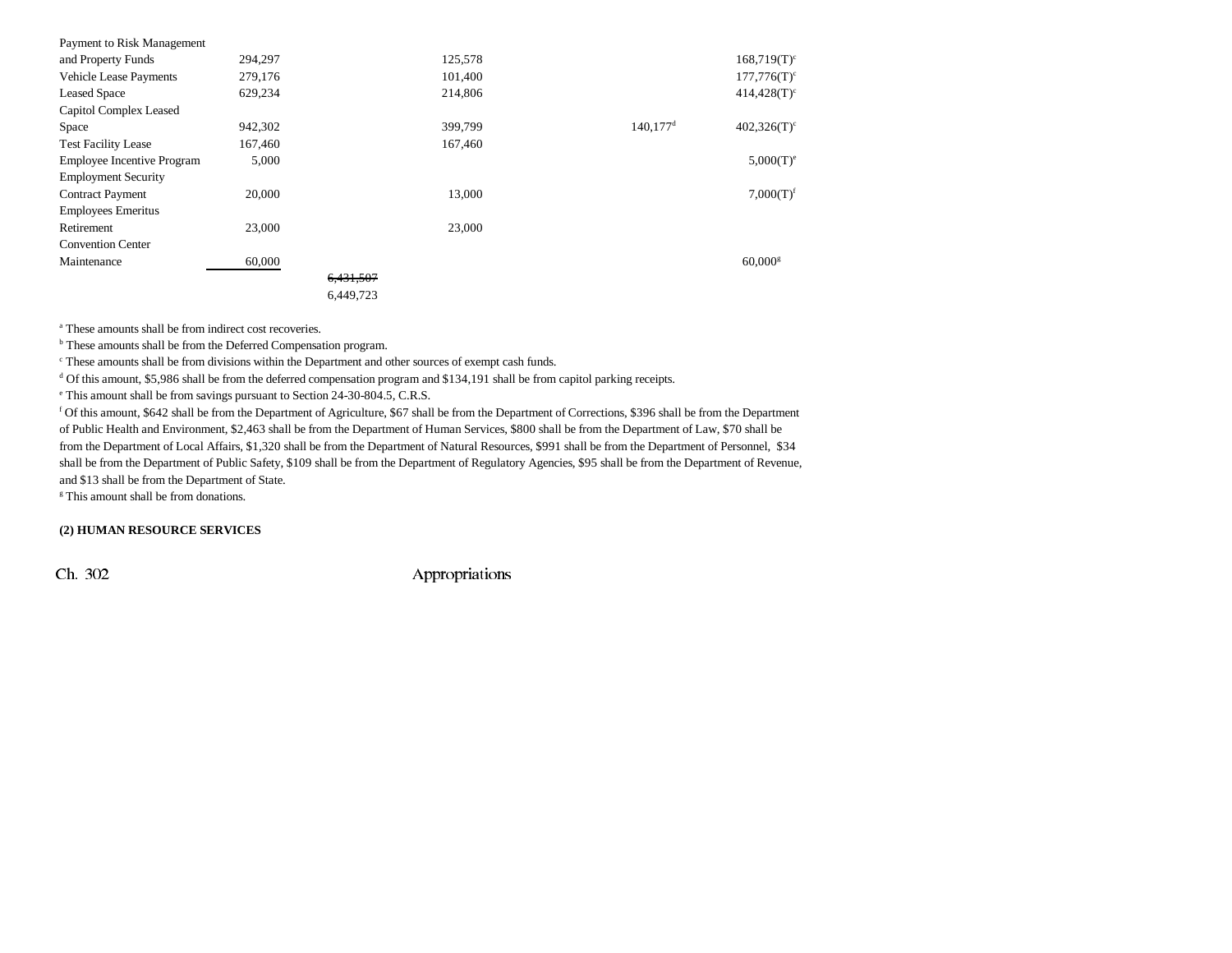|                                      |                                      |              |                               |                                                | APPROPRIATION FROM   |                                       |                                |
|--------------------------------------|--------------------------------------|--------------|-------------------------------|------------------------------------------------|----------------------|---------------------------------------|--------------------------------|
|                                      | <b>ITEM &amp;</b><br><b>SUBTOTAL</b> | <b>TOTAL</b> | <b>GENERAL</b><br><b>FUND</b> | <b>GENERAL</b><br><b>FUND</b><br><b>EXEMPT</b> | CASH<br><b>FUNDS</b> | CASH<br><b>FUNDS</b><br><b>EXEMPT</b> | <b>FEDERAL</b><br><b>FUNDS</b> |
|                                      | \$<br>\$                             |              | \$                            | \$                                             | \$                   | \$                                    | \$                             |
|                                      |                                      |              |                               |                                                |                      |                                       |                                |
| (A) Services Section                 |                                      |              |                               |                                                |                      |                                       |                                |
| <b>Personal Services</b>             | 2,436,568                            |              | 2,149,324                     |                                                |                      | $287,244(T)^{a}$                      |                                |
|                                      | 2,369,144                            |              |                               |                                                |                      | $219,820(T)^{a}$                      |                                |
|                                      | $(50.0$ FTE)                         |              |                               |                                                |                      |                                       |                                |
|                                      | $(49.0$ FTE)                         |              |                               |                                                |                      |                                       |                                |
| <b>Operating Expenses</b>            | 138,414                              |              | 138,414                       |                                                |                      |                                       |                                |
|                                      | 187,622                              |              |                               |                                                |                      | $49,208(T)^a$                         |                                |
| Purchase of Services from            |                                      |              |                               |                                                |                      |                                       |                                |
| Computer Center                      | 256,019                              |              | 256,019                       |                                                |                      |                                       |                                |
| Colorado State Employees             |                                      |              |                               |                                                |                      |                                       |                                |
| Assistance Program                   | 252,715                              |              |                               |                                                |                      | $252,715(T)^{b}$                      |                                |
|                                      |                                      |              |                               |                                                |                      | $(4.5$ FTE)                           |                                |
| Training                             | 317,899                              |              |                               |                                                | 40,000               | $277,899(T)^c$                        |                                |
|                                      |                                      |              |                               |                                                |                      | $(3.5$ FTE)                           |                                |
| Department of Education and          |                                      |              |                               |                                                |                      |                                       |                                |
| <b>Forest Service Classification</b> |                                      |              |                               |                                                |                      |                                       |                                |
| Study                                | 20,000                               |              | 20,000                        |                                                |                      |                                       |                                |
|                                      | 3,421,615                            |              |                               |                                                |                      |                                       |                                |
|                                      | 3,403,399                            |              |                               |                                                |                      |                                       |                                |

**- This amount** a THESE AMOUNTS shall be from indirect cost recoveries from other divisions within the department.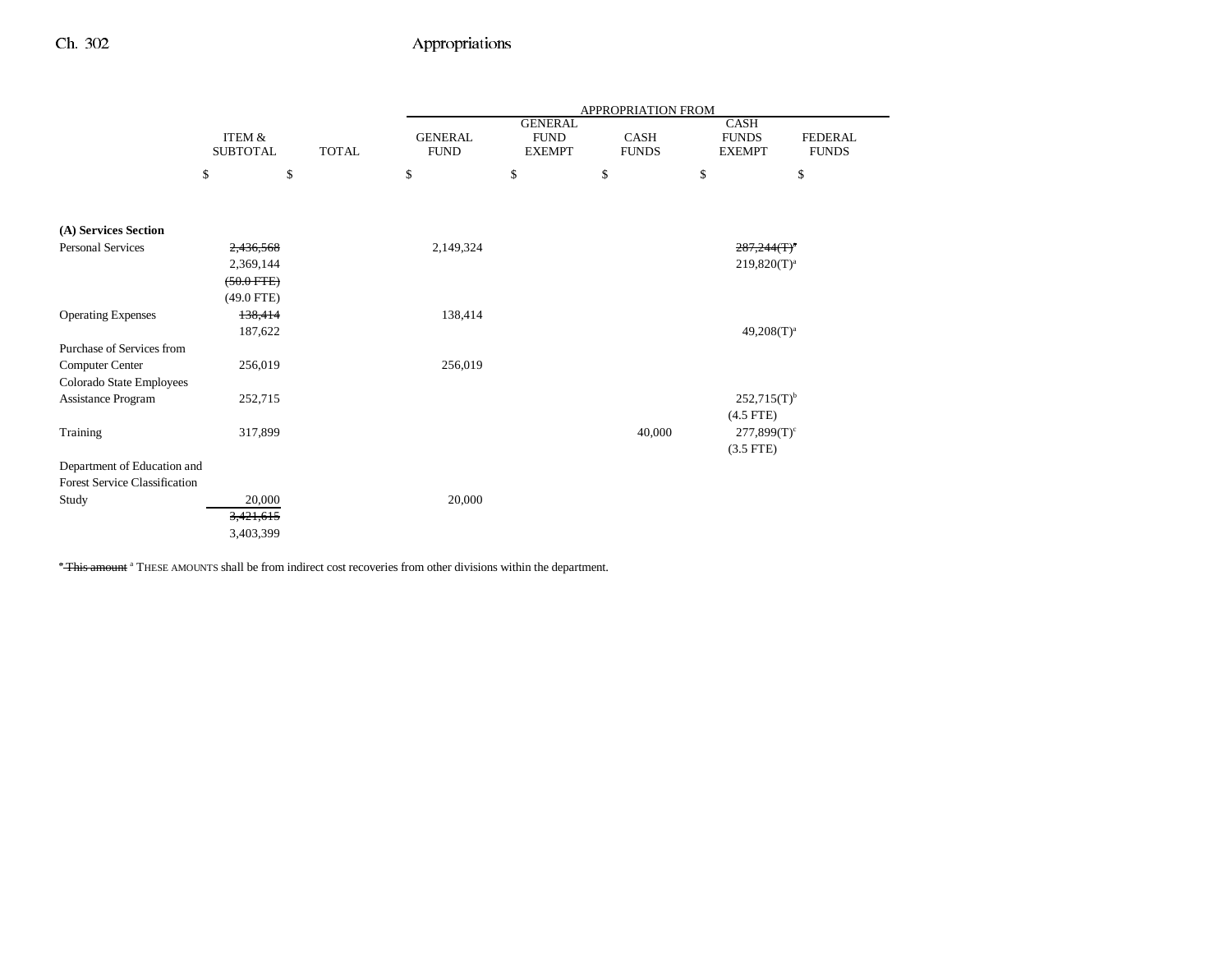<sup>b</sup> This amount shall be from Colorado State Employees Assistance Program revenues from state agencies.

c This amount shall be from training revenues from state agencies.

| 663,249      |
|--------------|
| $(11.0$ FTE) |
| 66,247       |
| 78,500       |
|              |
|              |
| 464,460      |
| 10,029       |
| 1,282,485    |
|              |

a This amount shall be from the Deferred Compensation Program.

<sup>b</sup> This amount shall be from the Employee Benefits Program, which is counted as cash funds exempt because the funds are generated from employee contributions.

#### **(C) Liability, Property and Workers' Compensation**

| Liability and Property    |           |                   |                             |
|---------------------------|-----------|-------------------|-----------------------------|
| <b>Personal Services</b>  | 259,454   |                   | $259,454(T)^a$              |
|                           |           |                   | $(4.0$ FTE)                 |
| Liability and Property    |           |                   |                             |
| <b>Operating Expenses</b> | 17,356    |                   | $17,356(T)^a$               |
| <b>Audit Expenses</b>     | 35,000    |                   | $35,000(T)^{b}$             |
| <b>Liability Premiums</b> | 8,000,581 | 212,175°          | $7,788,406(T)^d$            |
|                           |           | 289.894c          | 7,710,687(T) <sup>d</sup>   |
| <b>Property Premiums</b>  | 3,499,987 | $121.914^{\circ}$ | $3,378,073(f)$ <sup>e</sup> |
|                           |           | $66,833^{\circ}$  | $3,433,154(T)$ <sup>e</sup> |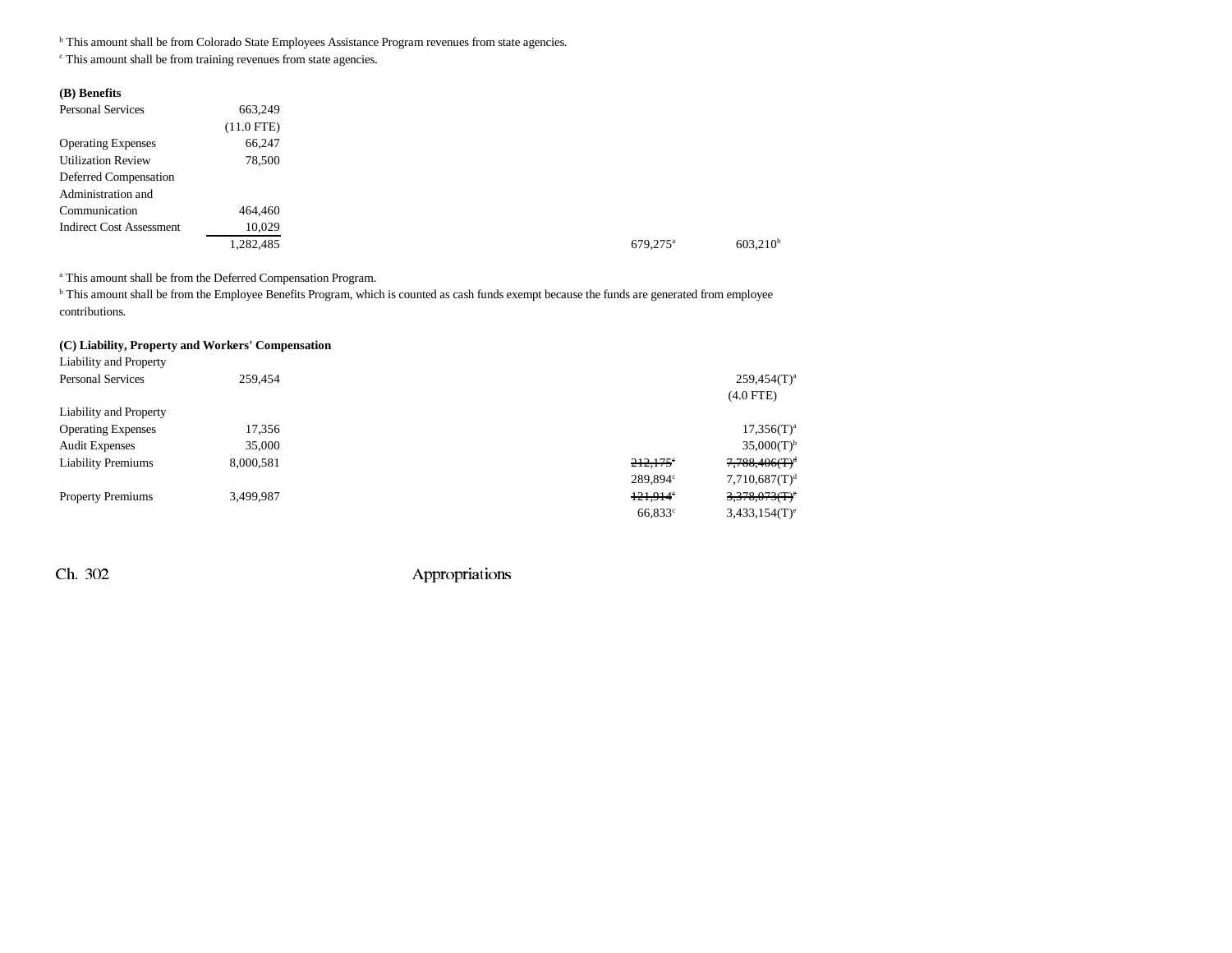|                                   |                           |              |                               |                                                | <b>APPROPRIATION FROM</b>                   |                                                                                 |                                |
|-----------------------------------|---------------------------|--------------|-------------------------------|------------------------------------------------|---------------------------------------------|---------------------------------------------------------------------------------|--------------------------------|
|                                   | ITEM &<br><b>SUBTOTAL</b> | <b>TOTAL</b> | <b>GENERAL</b><br><b>FUND</b> | <b>GENERAL</b><br><b>FUND</b><br><b>EXEMPT</b> | <b>CASH</b><br><b>FUNDS</b>                 | <b>CASH</b><br><b>FUNDS</b><br><b>EXEMPT</b>                                    | <b>FEDERAL</b><br><b>FUNDS</b> |
|                                   | \$                        | \$           | \$                            | \$                                             | ъ                                           | \$                                                                              | \$                             |
| Workers' Compensation<br>Premiums | 29,446,574                |              |                               |                                                | $129.811$ <sup>e</sup><br>$358,565^{\circ}$ | $29,316,763$ (T) <sup><math>\prime</math></sup><br>$29,088,009(T)$ <sup>f</sup> |                                |
| <b>Indirect Cost Assessment</b>   | 50,090<br>41,309,042      |              |                               |                                                |                                             | $(6.0$ FTE)<br>$50,090(T)^{b}$                                                  |                                |

a These amounts shall be from the Risk Management Fund and the Property Fund.

b These amounts shall be from the Risk Management Fund, the Property Fund, and the Workers' Compensation Insurance Account.

c Of these amounts, \$62,144 shall be from the State Fair Authority, \$183,296 shall be from the Colorado Compensation Insurance Authority, \$173,106 shall be from the Colorado Student Loan Program, and \$45,354 (T) from Colorado State Lottery. LOTTERY, AND \$251,392 SHALL BE FROM AGENCIES FOR LIABILITY PREMIUMS.

d Of this amount, \$2,337 shall be from the Department of Education, \$1,655,697 \$1,578,282 shall be from the Department of Higher Education, \$1,939,362 shall be from the Department of Transportation, and \$4,191,010 \$4,190,706 shall be from state agency appropriations to the Risk Management Fund.

<sup>e</sup> Of this amount, \$46,323 shall be from the Department of Education, \$1,998,152 \$2,075,567 shall be from the Department of Higher Education, \$147,602 shall be from the Department of Transportation, and \$1,185,996 \$1,163,662 shall be from state agency appropriations to the Property Fund.

f Of this amount, \$890,066 shall be from the Department of Education, \$5,820,523 \$5,922,813 shall be from the Department of Higher Education, \$4,298,102 shall be from the Department of Transportation, and \$18,308,072 \$17,977,028 shall be from state agency appropriations for workers' compensation premiums.

#### 46,013,142 45,994,926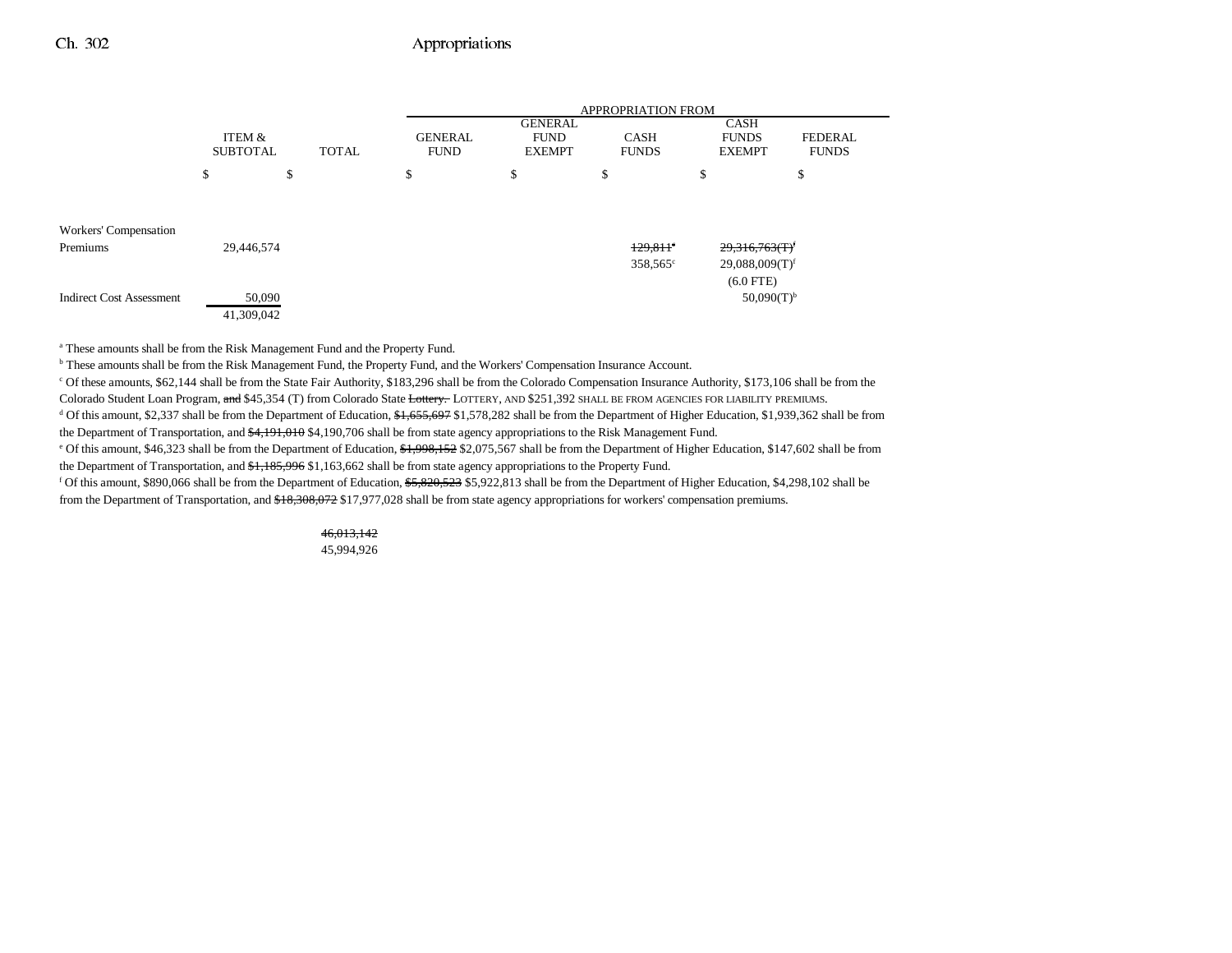#### **(3) PERSONNEL BOARD**

| <b>Personal Services</b>  | 311,587     |         |         |                       |                       |
|---------------------------|-------------|---------|---------|-----------------------|-----------------------|
|                           | 286,226     |         |         |                       |                       |
|                           | $(5.0$ FTE) |         |         |                       |                       |
| <b>Operating Expenses</b> | 21,957      |         |         |                       |                       |
|                           |             | 333,544 | 306,183 | $25.561$ <sup>a</sup> | $1,800(T)^{b}$        |
|                           |             | 308,183 |         | $1,200^{\rm a}$       | $800(T)$ <sup>b</sup> |

a Of this amount, \$2,000 (T) shall be from receipts for hearing transcripts from Colorado State Lottery, \$2,000 (T) shall be from receipts for hearing transcripts from

Correctional Industries, and \$21,561 a THIS AMOUNT shall be from other receipts for hearing transcripts. COLLECTED FOR COPIES OF INFORMATION AND CASE

DOCUMENTATION.

b This amount shall be from receipts from other state agencies for hearing transcripts. COPIES OF INFORMATION AND CASE DOCUMENTATION.

#### **(4) INFORMATION MANAGEMENT COMMISSION**

| Personal Services <sup>127</sup> | 357,548      |                    |         |
|----------------------------------|--------------|--------------------|---------|
|                                  | $(6.0$ FTE)  |                    |         |
| <b>Operating Expenses</b>        | 38,659       |                    |         |
| <b>Contractual Services</b>      | 149,038      |                    |         |
|                                  | 196,237      |                    |         |
|                                  |              | <del>545,245</del> | 545.245 |
|                                  |              | 592,444            | 592,444 |
| (5) CENTRAL SERVICES             |              |                    |         |
| (A) Administration Section       |              |                    |         |
| <b>Personal Services</b>         | 521,921      |                    |         |
|                                  | $(11.3$ FTE) |                    |         |
| <b>Operating Expenses</b>        | 129,922      |                    |         |
| Purchase of Services from        |              |                    |         |
| Computer Center                  | 36,700       |                    |         |
| <b>Indirect Cost Assessment</b>  | 768,302      |                    |         |
|                                  |              |                    |         |
|                                  |              |                    |         |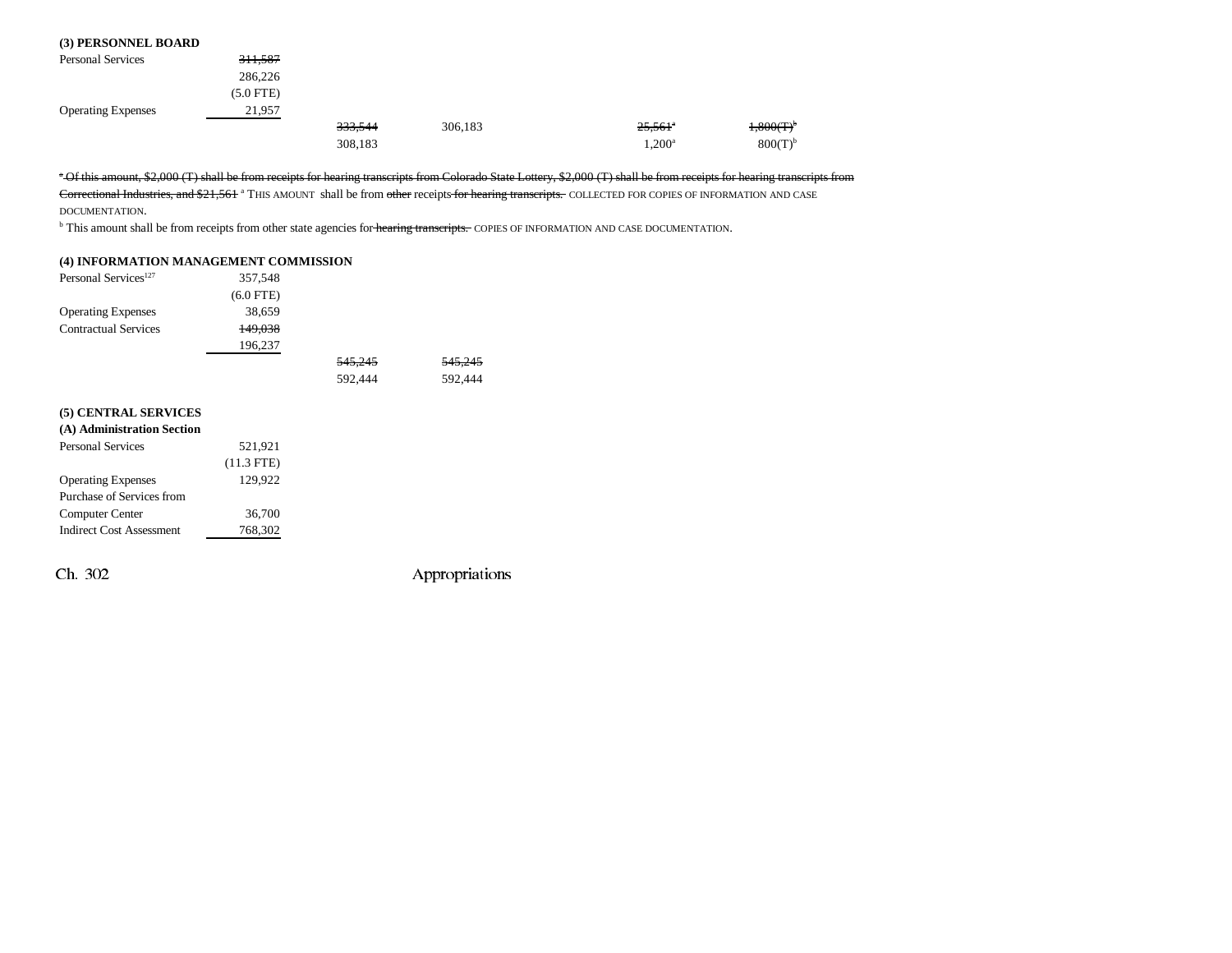|                                                                                                                                   |                              |              |                               |                                                | APPROPRIATION FROM                   |                                                             |                                |
|-----------------------------------------------------------------------------------------------------------------------------------|------------------------------|--------------|-------------------------------|------------------------------------------------|--------------------------------------|-------------------------------------------------------------|--------------------------------|
|                                                                                                                                   | ITEM &<br><b>SUBTOTAL</b>    | <b>TOTAL</b> | <b>GENERAL</b><br><b>FUND</b> | <b>GENERAL</b><br><b>FUND</b><br><b>EXEMPT</b> | <b>CASH</b><br><b>FUNDS</b>          | <b>CASH</b><br><b>FUNDS</b><br><b>EXEMPT</b>                | <b>FEDERAL</b><br><b>FUNDS</b> |
|                                                                                                                                   | \$                           | \$           | \$                            | \$                                             | \$                                   | \$                                                          | \$                             |
| <sup>a</sup> This amount shall be from user fees.<br><sup>b</sup> This amount shall be from various sections of Central Services. | 1,456,845                    |              |                               |                                                | $2,500^{\circ}$<br>$100,000^{\rm a}$ | $1,454,345$ (T) <sup>b</sup><br>$1,356,845(T)$ <sup>b</sup> |                                |
| (B) Reprographics                                                                                                                 |                              |              |                               |                                                |                                      |                                                             |                                |
| Personal Services                                                                                                                 | 1,114,951<br>$(36.1$ FTE $)$ |              |                               |                                                |                                      |                                                             |                                |
| <b>Operating Expenses</b>                                                                                                         | 2,116,603                    |              |                               |                                                |                                      |                                                             |                                |
| Replace Copier                                                                                                                    | 48,268<br>3,279,822          |              |                               |                                                | 291,889*<br>$273,000^a$              | $2,987,933$ (T) <sup>b</sup><br>$3,006,822(T)$ <sup>b</sup> |                                |

<sup>a</sup> Of this amount, \$225,000 (T) \$30,168 (T) shall be from user fees from Correctional Industries INDUSTRIES, \$4,455 (T) SHALL BE FROM COLORADO STATE LOTTERY, and \$66,889 \$238,377 shall be from other user fees.

 $^{\rm b}$  This amount shall be from user fees from state agencies.

**(C) Microfilm**

Personal Services 319,728

(13.0 FTE)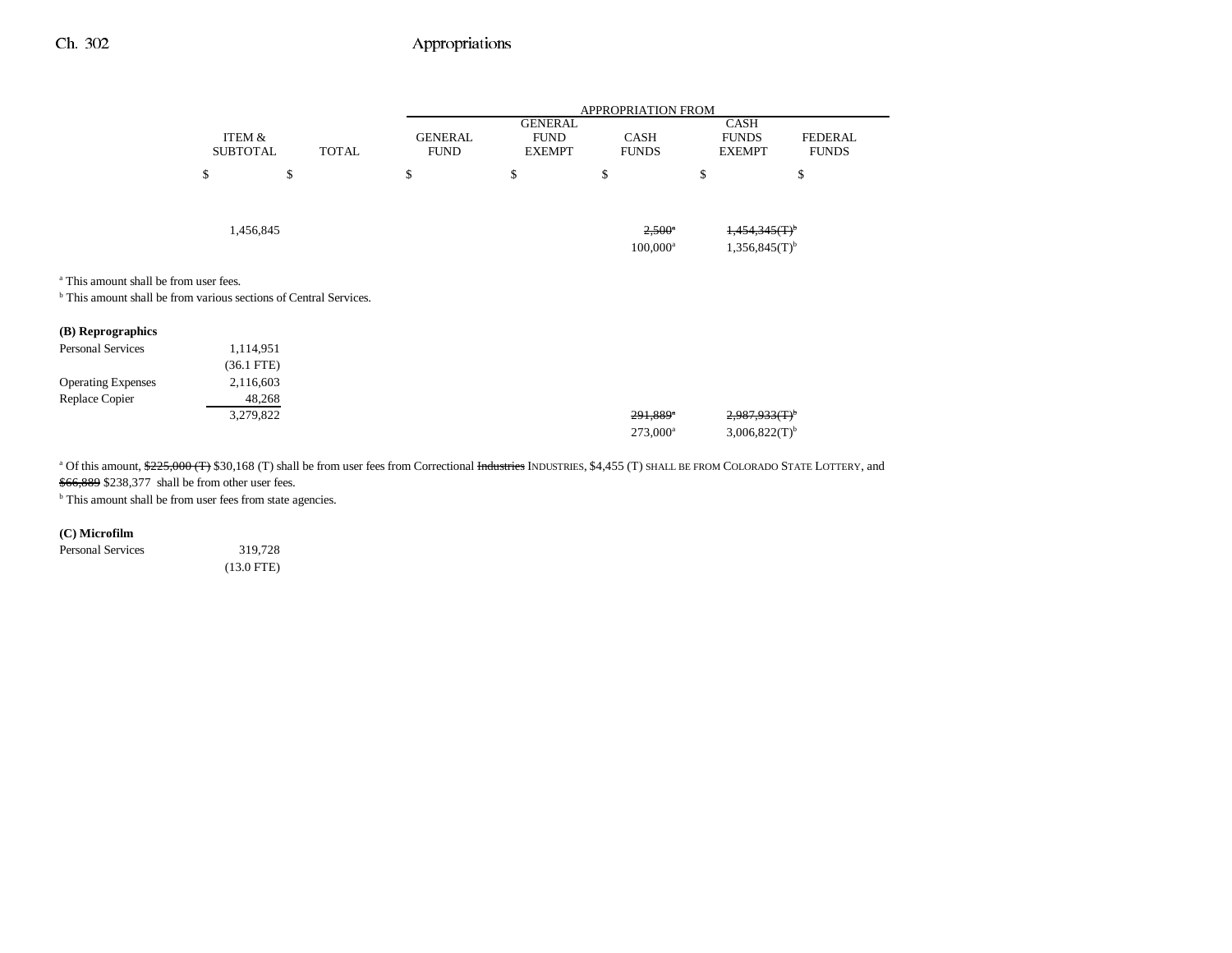| <b>Operating Expenses</b>                                             | 182,224      |                                                                                                                                                                  |                        |                               |
|-----------------------------------------------------------------------|--------------|------------------------------------------------------------------------------------------------------------------------------------------------------------------|------------------------|-------------------------------|
|                                                                       | 501,952      |                                                                                                                                                                  | $7,675$ <sup>a</sup>   | 494.277(T) <sup>b</sup>       |
|                                                                       |              |                                                                                                                                                                  | 84,000 <sup>a</sup>    | $417,952(T)$ <sup>b</sup>     |
|                                                                       |              |                                                                                                                                                                  |                        |                               |
| <sup>a</sup> This amount shall be from user fees.                     |              |                                                                                                                                                                  |                        |                               |
| <sup>b</sup> This amount shall be from user fees from state agencies. |              |                                                                                                                                                                  |                        |                               |
| (D) Motor Pool/Garage/Fleet Management <sup>128</sup>                 |              |                                                                                                                                                                  |                        |                               |
| (1) Fleet Management                                                  |              |                                                                                                                                                                  |                        |                               |
| Program Expense                                                       | 8,671,743    |                                                                                                                                                                  | $78.658$ <sup>*</sup>  | $8,593,085$ $\rm (T)^{\rm b}$ |
|                                                                       | 9,138,792    |                                                                                                                                                                  | $490.651$ <sup>a</sup> | $8,648,141(T)$ <sup>b</sup>   |
|                                                                       | $(11.2$ FTE) |                                                                                                                                                                  |                        |                               |
|                                                                       |              |                                                                                                                                                                  |                        |                               |
|                                                                       |              | "This amount <sup>a</sup> Of this amount, \$72,832 (T) shall be from user fees. Correctional Industries, \$104,332 (T) shall be from Colorado State Lottery, and |                        |                               |
| \$313,487 SHALL BE FROM OTHER USER FEES.                              |              |                                                                                                                                                                  |                        |                               |
| <sup>b</sup> This amount shall be from user fees from state agencies. |              |                                                                                                                                                                  |                        |                               |
| (2) Vehicle Replacement                                               |              |                                                                                                                                                                  |                        |                               |
| Administration                                                        | 528,761      |                                                                                                                                                                  |                        |                               |
|                                                                       | $(7.3$ FTE)  |                                                                                                                                                                  |                        |                               |
| Vehicle Replacement                                                   |              |                                                                                                                                                                  |                        |                               |
| Expense                                                               | 7,138,931    |                                                                                                                                                                  |                        |                               |
|                                                                       | 7,582,701    |                                                                                                                                                                  |                        |                               |
| Treasury Loan Payback                                                 | 2,371,456    |                                                                                                                                                                  |                        |                               |
|                                                                       | 10,039,148   |                                                                                                                                                                  | $409.000$ <sup>a</sup> | <del>9,630,148(T)</del>       |
|                                                                       | 10,482,918   |                                                                                                                                                                  | 721,592 <sup>a</sup>   | $9,761,326(T)$ <sup>b</sup>   |
|                                                                       |              |                                                                                                                                                                  |                        |                               |

<sup>a</sup> Of this amount \$129,000 (T) \$161,340 (T) shall be from user fees from Correctional Industries and INDUSTRIES, \$280,000 (T) \$169,192 (T) shall be from user fees from

Colorado State Lottery. LOTTERY, AND \$391,060 SHALL BE FROM OTHER USER FEES.

<sup>b</sup> This amount shall be from user fees from state agencies.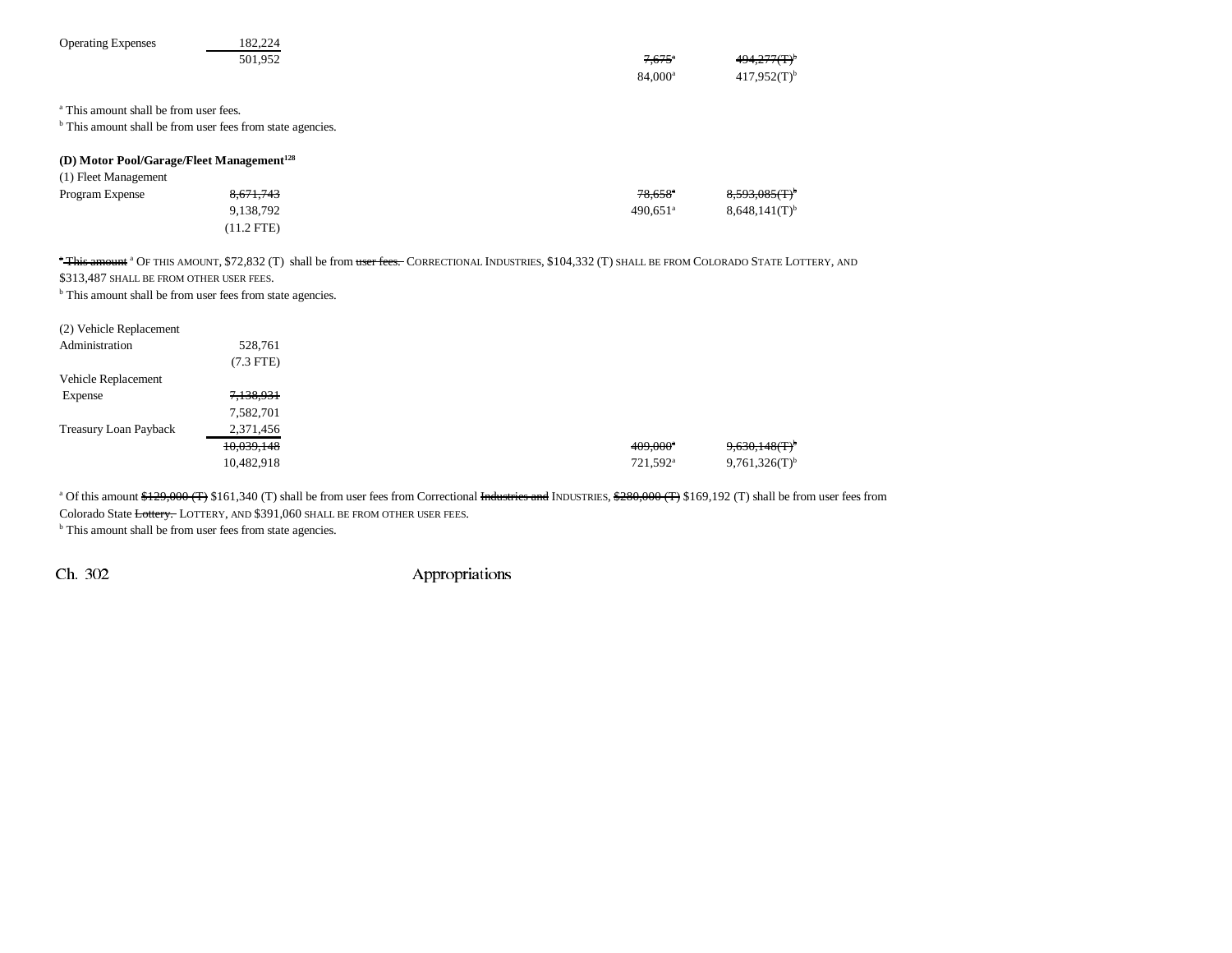|                           |                           |              |                               |                                                | <b>APPROPRIATION FROM</b>   |                                              |                         |
|---------------------------|---------------------------|--------------|-------------------------------|------------------------------------------------|-----------------------------|----------------------------------------------|-------------------------|
|                           | ITEM &<br><b>SUBTOTAL</b> | <b>TOTAL</b> | <b>GENERAL</b><br><b>FUND</b> | <b>GENERAL</b><br><b>FUND</b><br><b>EXEMPT</b> | <b>CASH</b><br><b>FUNDS</b> | <b>CASH</b><br><b>FUNDS</b><br><b>EXEMPT</b> | FEDERAL<br><b>FUNDS</b> |
|                           | \$                        | \$           | \$                            | \$                                             | \$                          | \$                                           | \$                      |
|                           |                           |              |                               |                                                |                             |                                              |                         |
| (E) Mail Services         |                           |              |                               |                                                |                             |                                              |                         |
| <b>Personal Services</b>  | 836,184                   |              |                               |                                                |                             |                                              |                         |
|                           | $(34.4$ FTE)              |              |                               |                                                |                             |                                              |                         |
| <b>Operating Expenses</b> | 4,917,370                 |              |                               |                                                |                             |                                              |                         |
|                           | 5,753,554                 |              |                               |                                                | 1,927,589*                  | $3,825,965$ (T) <sup>b</sup>                 |                         |
|                           |                           |              |                               |                                                | 545,300 <sup>a</sup>        | $5,208,254(T)$ <sup>b</sup>                  |                         |

<sup>a</sup> Of this amount,  $\frac{21,000}{T}$  \$41,016 (T) shall be from user fees from Correctional Industries and <del>\$1,906,589</del> \$504,284 shall be from other user fees. <sup>b</sup> This amount shall be from user fees from state agencies.

## **(F) Central Collections**

| <b>Personal Services</b>        | 609,609      |  |
|---------------------------------|--------------|--|
|                                 | $(19.0$ FTE) |  |
| <b>Operating Expenses</b>       | 260,769      |  |
| <b>Indirect Cost Assessment</b> | 3,203        |  |
| Collection of Debts Due to      |              |  |
| the State                       | 20,791       |  |
| Purchase of Services from       |              |  |
| Computer Center                 | 47,151       |  |
|                                 | 941.523      |  |

 $6,000(T)^a$  935,523(T)<sup>b</sup>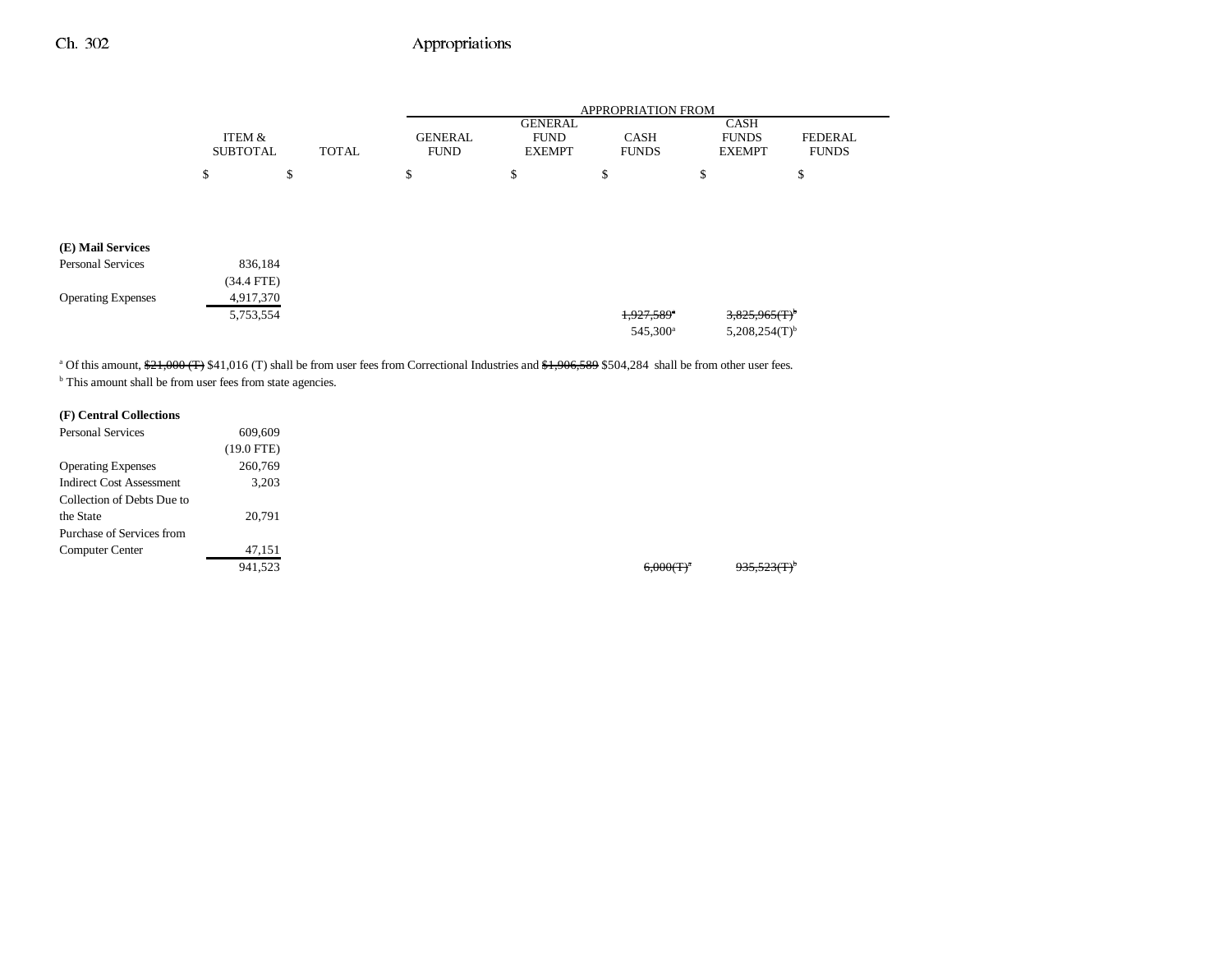a This amount shall be from collection fees from Correctional Industries.

a This amount shall be from collection receipts previously booked as cash.

### 30,644,587 31,555,406

| (6) ACCOUNTS AND CONTROL  |                 |           |                    |
|---------------------------|-----------------|-----------|--------------------|
| <b>Personal Services</b>  | 1,604,355       |           |                    |
|                           | $(28.0$ FTE $)$ |           |                    |
| <b>Operating Expenses</b> | 77,842          |           |                    |
| Purchase of Services from |                 |           |                    |
| <b>Computer Center</b>    | 17,614          |           |                    |
|                           |                 |           |                    |
|                           |                 | 1.699.811 | $1,699,811(T)^{3}$ |

a Of this amount, \$84,389 shall be from statewide indirect cost recoveries from the Department of Labor and Employment, \$1,476,171 shall be from statewide indirect cost recoveries from the Department of Transportation, and \$139,251 shall be from statewide indirect cost recoveries from the Department of State.

#### **(7) COLORADO INFORMATION TECHNOLOGY SERVICES**

| (A) Business Services     |             |         |                  |
|---------------------------|-------------|---------|------------------|
| <b>Personal Services</b>  | 412,822     |         |                  |
|                           | $(8.0$ FTE) |         |                  |
| <b>Operating Expenses</b> | 14,400      |         |                  |
|                           | 427,222     | 286,483 | $140,739(T)^{3}$ |
|                           |             |         |                  |

a This amount shall be from user fees from state agencies.

**(B) Customer Service**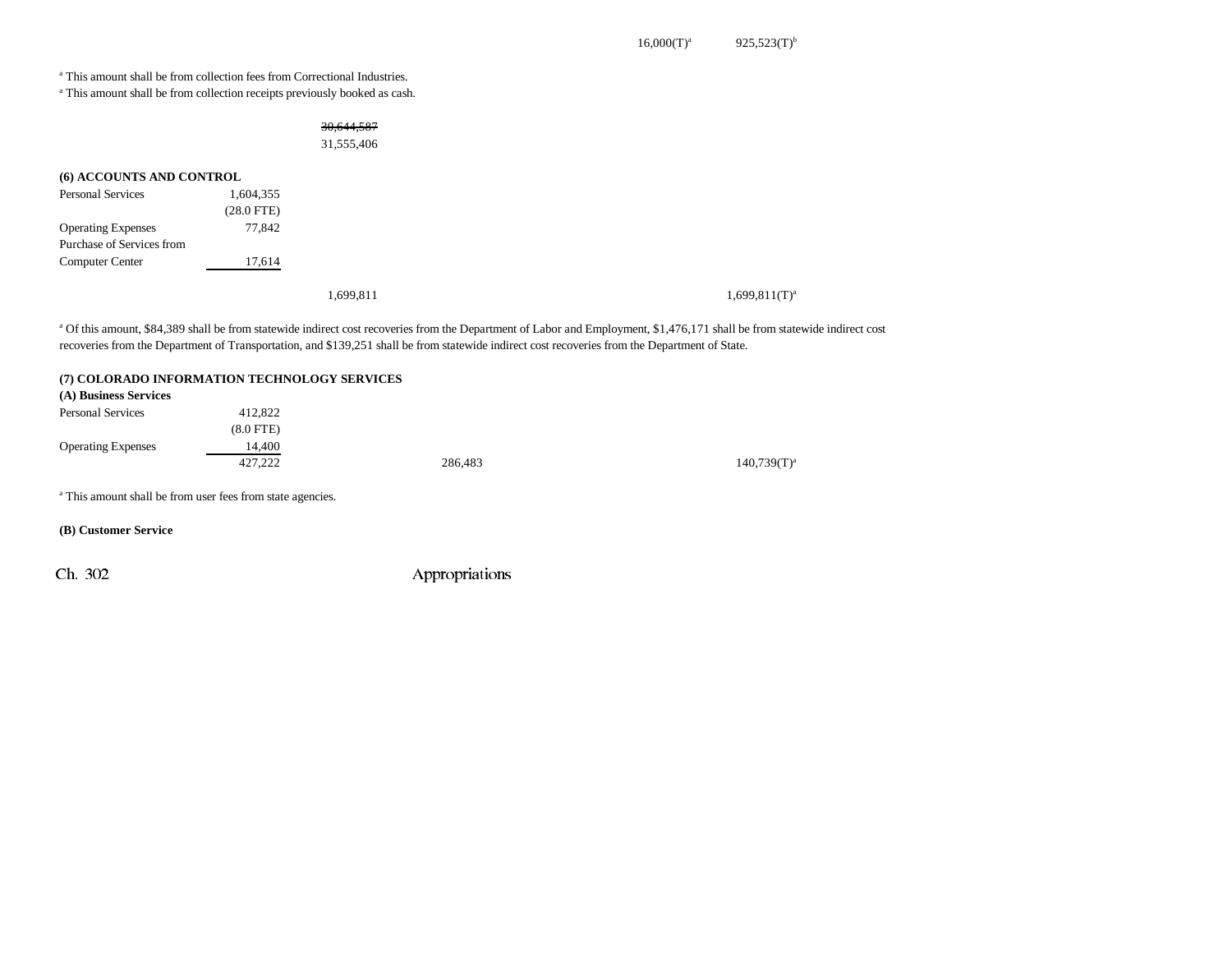|                                                                       |                 |              |                |                               | APPROPRIATION FROM |                             |                |
|-----------------------------------------------------------------------|-----------------|--------------|----------------|-------------------------------|--------------------|-----------------------------|----------------|
|                                                                       | ITEM &          |              | <b>GENERAL</b> | <b>GENERAL</b><br><b>FUND</b> | <b>CASH</b>        | <b>CASH</b><br><b>FUNDS</b> | <b>FEDERAL</b> |
|                                                                       | <b>SUBTOTAL</b> | <b>TOTAL</b> | <b>FUND</b>    | <b>EXEMPT</b>                 | <b>FUNDS</b>       | <b>EXEMPT</b>               | <b>FUNDS</b>   |
|                                                                       | \$              | \$           | \$             | \$                            | \$                 | \$                          | \$             |
|                                                                       |                 |              |                |                               |                    |                             |                |
| <b>Personal Services</b>                                              | 524,505         |              |                |                               |                    |                             |                |
|                                                                       | $(10.0$ FTE)    |              |                |                               |                    |                             |                |
| <b>Operating Expenses</b>                                             | 18,000          |              |                |                               |                    |                             |                |
|                                                                       | 542,505         |              | 89,965         |                               |                    | $452,540(T)^{a}$            |                |
| <sup>a</sup> This amount shall be from user fees from state agencies. |                 |              |                |                               |                    |                             |                |
| (C) Communications Services                                           |                 |              |                |                               |                    |                             |                |
| Personal Services                                                     | 2,402,786       |              | 2,352,232      |                               |                    | $50,554(T)^a$               |                |
|                                                                       |                 |              | $(45.0$ FTE)   |                               |                    | $(1.0$ FTE)                 |                |
| <b>Operating Expenses</b>                                             | 163,813         |              | 163,813        |                               |                    |                             |                |
| Utilities                                                             | 77,670          |              | 77,670         |                               |                    |                             |                |
| <b>Local Systems Development</b>                                      | 90,000          |              |                |                               | $52,268^{\rm b}$   | $37,732(T)^c$               |                |
|                                                                       | 2,734,269       |              |                |                               |                    |                             |                |

<sup>a</sup> This amount shall be from the Department of Public Health and Environment from moneys that are unexpended from the emergency medical services account within the

highway users tax fund that are not distributed to counties pursuant to Section 25-3.5-603.2, C.R.S.

<sup>b</sup> This amount shall be from user fees.

c This amount shall be from user fees from state agencies.

**(D) Network Services**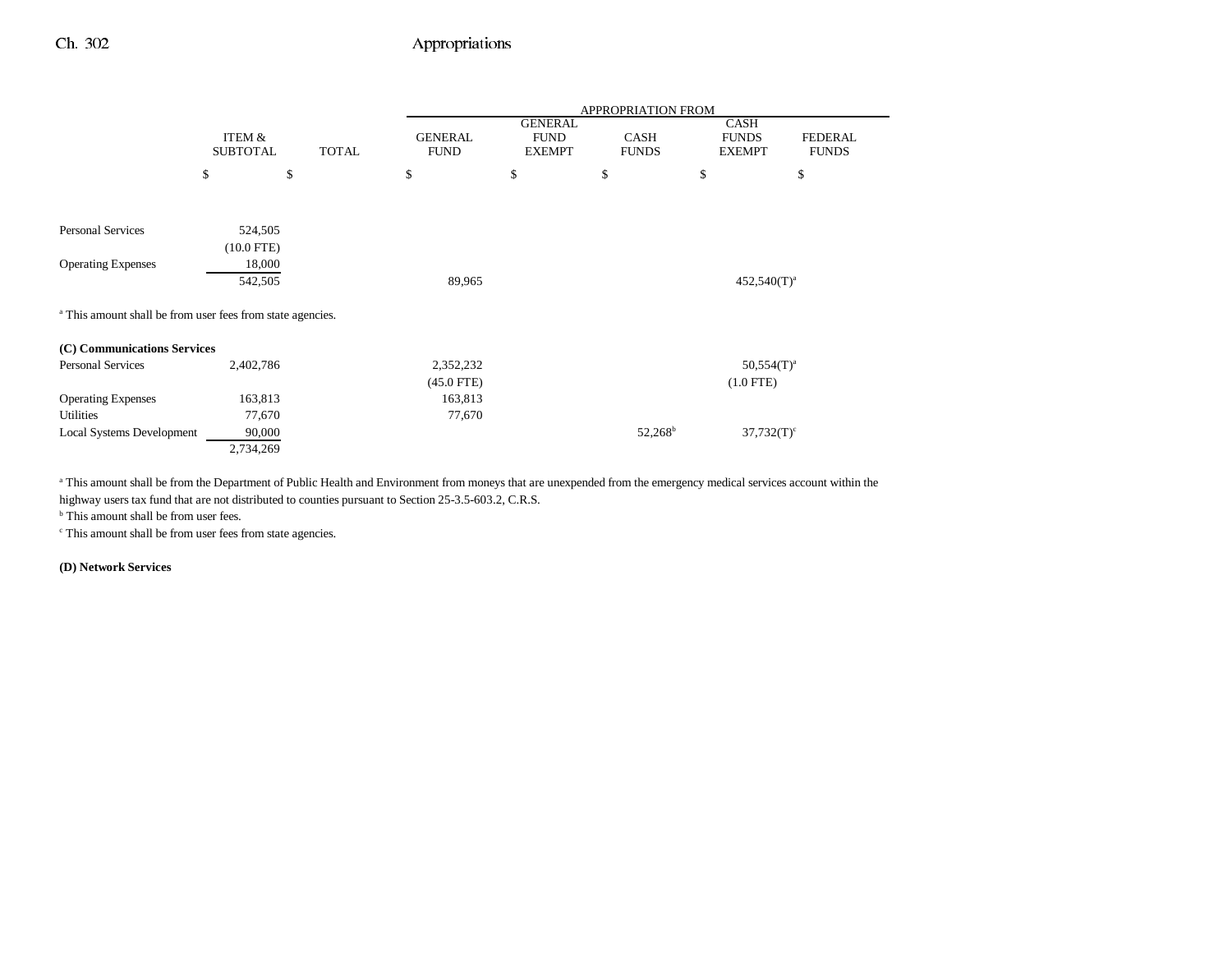| <b>Personal Services</b>        | 846,956   |
|---------------------------------|-----------|
|                                 | 16.0 FTE) |
| Operating                       | 17,100    |
| Purchase of Services from       |           |
| Computer Center                 | 30,232    |
| Capitol Complex Telephone       |           |
| and Communications              |           |
| Equipment                       | 2,136,476 |
| Long Distance Telephone         | 4,330,030 |
| Toll-free Telephone Access to   |           |
| Members of the General          |           |
| Assembly                        | 25,000    |
| <b>Indirect Cost Assessment</b> | 16,899    |
|                                 | 7,402,693 |
|                                 |           |

<sup>a</sup> Of this amount, \$38,000 (T) shall be from the Colorado State Lottery, \$7,000 (T) shall be from Correctional Industries, and \$455,595 \$184,053 shall be from other user fees.

<sup>b</sup> Of this amount, \$25,000 shall be from the Legislative Department and <del>\$6,877,098</del> \$7,148,640 shall be from user fees from other state agencies.

### **(E) Computer Services**

| <b>Personal Services</b> | <del>3 243 639</del> |  |
|--------------------------|----------------------|--|
|                          | 3,355,258            |  |
|                          | $(98.0$ FTE)         |  |
| Operating Expenses $129$ | 4.200.126            |  |
|                          | 4,524,408            |  |
| Utilities                | 10.418               |  |
| Rental, Lease, or Lease/ |                      |  |
| Purchase of Central      |                      |  |
| Processing Unit          | 1.090.716            |  |
|                          |                      |  |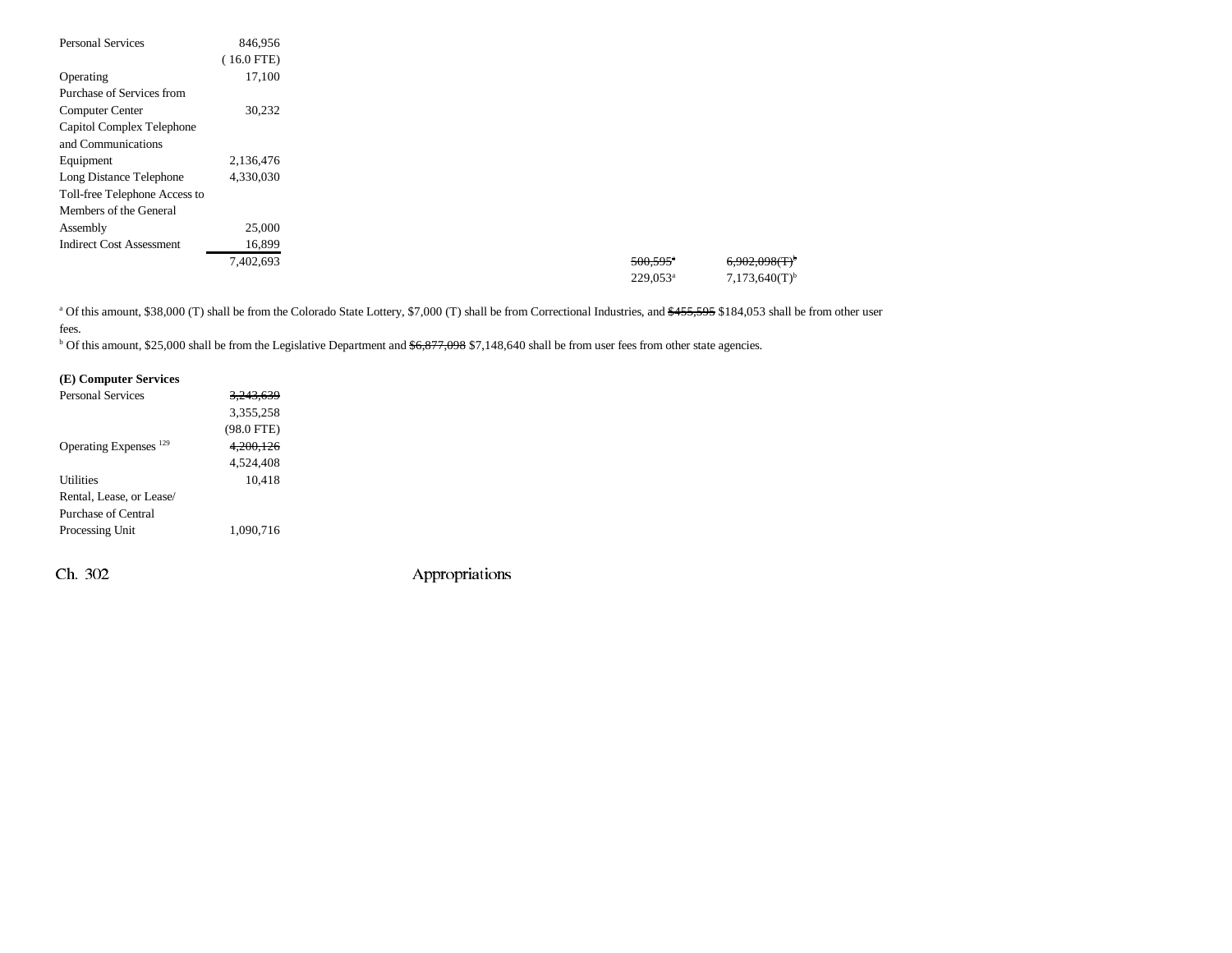|                                 | ITEM &<br><b>SUBTOTAL</b><br><b>TOTAL</b> |    | <b>APPROPRIATION FROM</b> |                               |                                                |                             |    |                                              |                                |
|---------------------------------|-------------------------------------------|----|---------------------------|-------------------------------|------------------------------------------------|-----------------------------|----|----------------------------------------------|--------------------------------|
|                                 |                                           |    |                           | <b>GENERAL</b><br><b>FUND</b> | <b>GENERAL</b><br><b>FUND</b><br><b>EXEMPT</b> | <b>CASH</b><br><b>FUNDS</b> |    | <b>CASH</b><br><b>FUNDS</b><br><b>EXEMPT</b> | <b>FEDERAL</b><br><b>FUNDS</b> |
|                                 | \$                                        | \$ |                           | \$                            | \$                                             | \$                          | \$ |                                              | \$                             |
|                                 |                                           |    |                           |                               |                                                |                             |    |                                              |                                |
| <b>Subsystem Operating</b>      |                                           |    |                           |                               |                                                |                             |    |                                              |                                |
| <b>Expenses</b>                 | 1,339,257                                 |    |                           |                               |                                                |                             |    |                                              |                                |
| <b>Additional Disk Space</b>    | 166,875                                   |    |                           |                               |                                                |                             |    |                                              |                                |
| Electronic Mail System          | 59,000                                    |    |                           |                               |                                                |                             |    |                                              |                                |
| <b>Indirect Cost Assessment</b> | 362,893                                   |    |                           |                               |                                                |                             |    |                                              |                                |
|                                 | 10,472,924                                |    |                           |                               |                                                | 65,091 <sup>a</sup>         |    | 10,407,833(T)                                |                                |
|                                 | 10,908,825                                |    |                           |                               |                                                |                             |    | $10,843,734(T)$ <sup>b</sup>                 |                                |

a Of this amount, \$27,400 shall be from the Colorado Student Loan Program, \$3,630 (T) shall be from the Colorado State Lottery, \$6,000 (T) shall be from Correctional Industries, and \$28,061 shall be from various local governments.

<sup>b</sup> This amount shall be from user fees from state agencies.

#### **(F) Information/Archival Services**

| <b>Personal Services</b>   | 744,040      | 381,900 | $85.672$ <sup>a</sup> | $276,468(T)$ <sup>b</sup> |
|----------------------------|--------------|---------|-----------------------|---------------------------|
|                            | $(16.0$ FTE) |         |                       |                           |
| <b>Operating Expenses</b>  | 40.285       | 31,285  |                       | $9,000(T)^{b}$            |
| Personal Computer/Software |              |         |                       |                           |
| Purchase                   | 152,600      | 152,600 |                       |                           |
| Microfilming of Permanent  |              |         |                       |                           |
| Records                    | 9,372        | 9,372   |                       |                           |
|                            | 946.297      |         |                       |                           |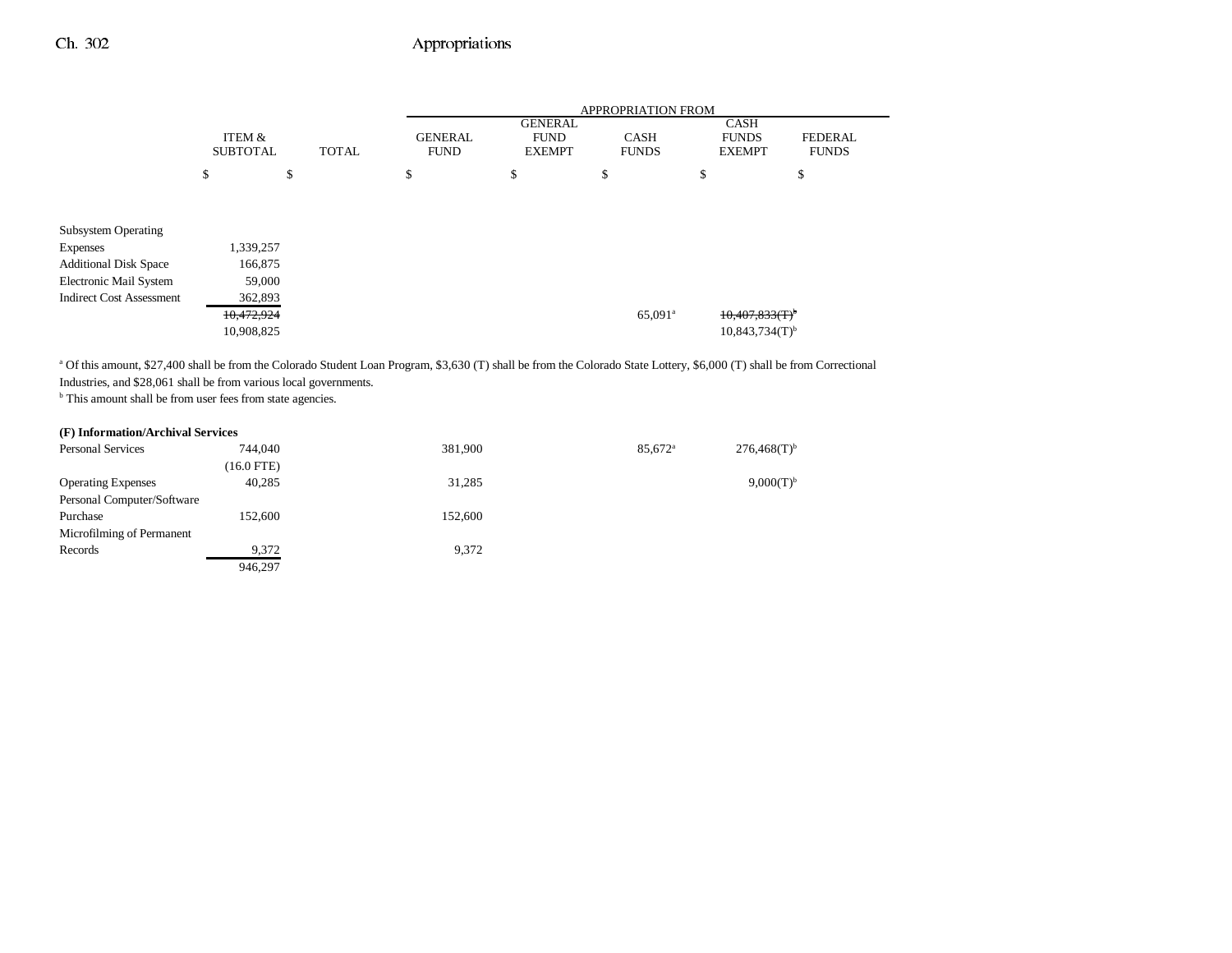#### a This amount shall be from user fees.

 $^{\rm b}$  These amounts shall be from user fees from state agencies.

### **(G) Application Services**

| Program Expenses                    | 4,589,305    |           |                  |
|-------------------------------------|--------------|-----------|------------------|
|                                     | $(43.5$ FTE) |           |                  |
| Reinvestment Reserve <sup>130</sup> | 97.500       |           |                  |
|                                     | 4.686.805    | 4,589,305 | $97,500^{\circ}$ |

a This amount shall be from savings identified within Application Services at the end of fiscal year 1995-96.

### 27,212,715 27,648,616

### **(8) CAPITOL COMPLEX**

| (A) Housekeeping, Grounds, and Physical Plant |              |
|-----------------------------------------------|--------------|
| <b>Personal Services</b>                      | 2.182.372    |
|                                               | $(67.8$ FTE) |
| <b>Operating Expenses</b>                     | 535.397      |
| Utilities                                     | 1.941.259    |
| Custodial and Security                        |              |
| Contracts                                     | 593.344      |
| Tree Care                                     | 15.000       |
| <b>Upgrade Computer Aided</b>                 |              |
| Drafting and Design Master                    |              |
| Plans                                         | 40.245       |
| <b>Indirect Cost Assessment</b>               | 119,231      |
|                                               | 5,426,848    |

 $5,426,848$ (T)<sup>a</sup>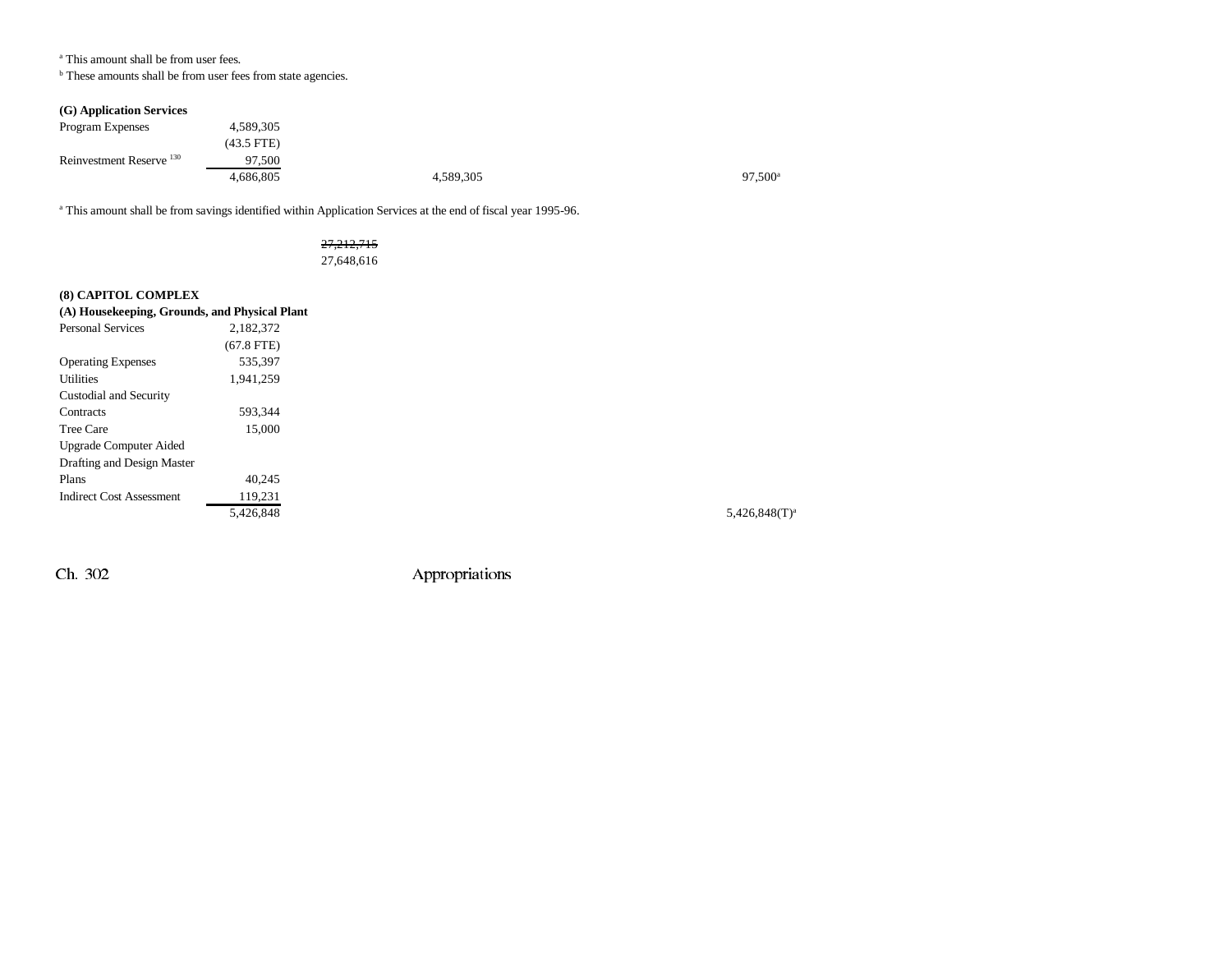|                 |              |             | APPROPRIATION FROM |              |               |                |  |
|-----------------|--------------|-------------|--------------------|--------------|---------------|----------------|--|
|                 |              |             | <b>GENERAL</b>     |              | <b>CASH</b>   |                |  |
| ITEM &          |              | GENERAL     | <b>FUND</b>        | CASH         | <b>FUNDS</b>  | <b>FEDERAL</b> |  |
| <b>SUBTOTAL</b> | <b>TOTAL</b> | <b>FUND</b> | <b>EXEMPT</b>      | <b>FUNDS</b> | <b>EXEMPT</b> | <b>FUNDS</b>   |  |
|                 |              |             |                    |              |               |                |  |
|                 |              |             |                    |              |               |                |  |

<sup>a</sup> This amount shall be from lease payments by the state agency occupants of the Capitol Complex.

| (B) State Services Building in Grand Junction |             |
|-----------------------------------------------|-------------|
| <b>Personal Services</b>                      | 97.622      |
|                                               | $(1.0$ FTE) |
| <b>Operating Expenses</b>                     | 27,780      |
| Utilities                                     | 47,496      |
| <b>Indirect Cost Assessment</b>               | 1,493       |
|                                               | 174,391     |

<sup>a</sup> This amount shall be from lease payments from the Colorado State Lottery.

b This amount shall be from lease payments by the state agency occupants of the Grand Junction State Office Building.

5,601,239

| (9) PURCHASING AND STATE BUILDINGS |              |
|------------------------------------|--------------|
| <b>Personal Services</b>           | 776.055      |
|                                    | $(16.0$ FTE) |
| <b>Operating Expenses</b>          | 35.555       |

Computer Center 1,904

Purchase of Services from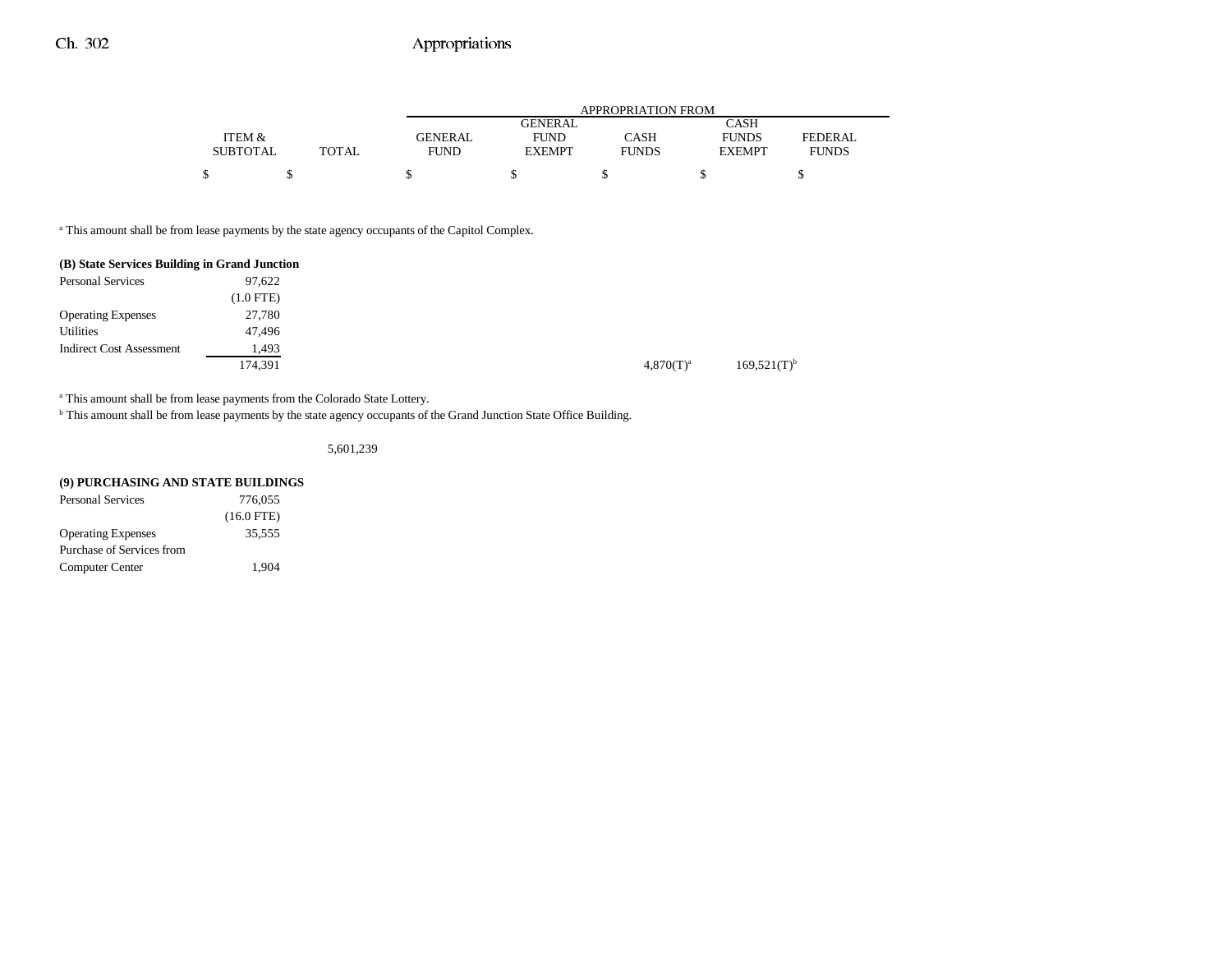| Coordination of Capital            |                |           |           |             |                           |
|------------------------------------|----------------|-----------|-----------|-------------|---------------------------|
| <b>Construction and Controlled</b> |                |           |           |             |                           |
| <b>Maintenance Requests</b>        | 264,990        |           |           |             |                           |
|                                    | $(4.0$ FTE $)$ |           |           |             |                           |
| Coordination and Review of         |                |           |           |             |                           |
| <b>State Building Leases</b>       | 95.447         |           |           |             |                           |
|                                    | (2.0 FTE)      |           |           |             |                           |
| <b>Supplier Database</b>           | 225,000        |           |           |             |                           |
| Disparity Study <sup>131</sup>     | 200,000        |           |           |             |                           |
|                                    |                | 1,598,951 | 1,086,707 | $225.000^a$ | $287,244(T)$ <sup>b</sup> |

a This amount shall be from user fees.

b This amount shall be from statewide indirect cost recoveries in the Department of Labor and Employment.

| (10) ADMINISTRATIVE HEARINGS    |            |           |
|---------------------------------|------------|-----------|
| <b>Personal Services</b>        | 2,076,142  |           |
|                                 | 2,088,754  |           |
|                                 | (37.0 FTE) |           |
| <b>Operating Expenses</b>       | 127,840    |           |
| <b>Indirect Cost Assessment</b> | 120.724    |           |
| <b>COMPUTER EQUIPMENT</b>       | 42,936     |           |
|                                 |            | 2,367,642 |
|                                 |            | 2,380,254 |

<sup>a</sup> This amount shall be from user fees from state agencies.

| <b>TOTALS PART XV</b> |               |              |                           |                             |  |
|-----------------------|---------------|--------------|---------------------------|-----------------------------|--|
| $(PERSONNEL)^{2,3}$   | \$122,448,383 | \$14,807,968 | $$5.021.417$ <sup>*</sup> | \$102,618,998°              |  |
|                       | \$123,829,553 | \$14,855,167 | \$4,484,138 <sup>a</sup>  | $$104.490.248$ <sup>a</sup> |  |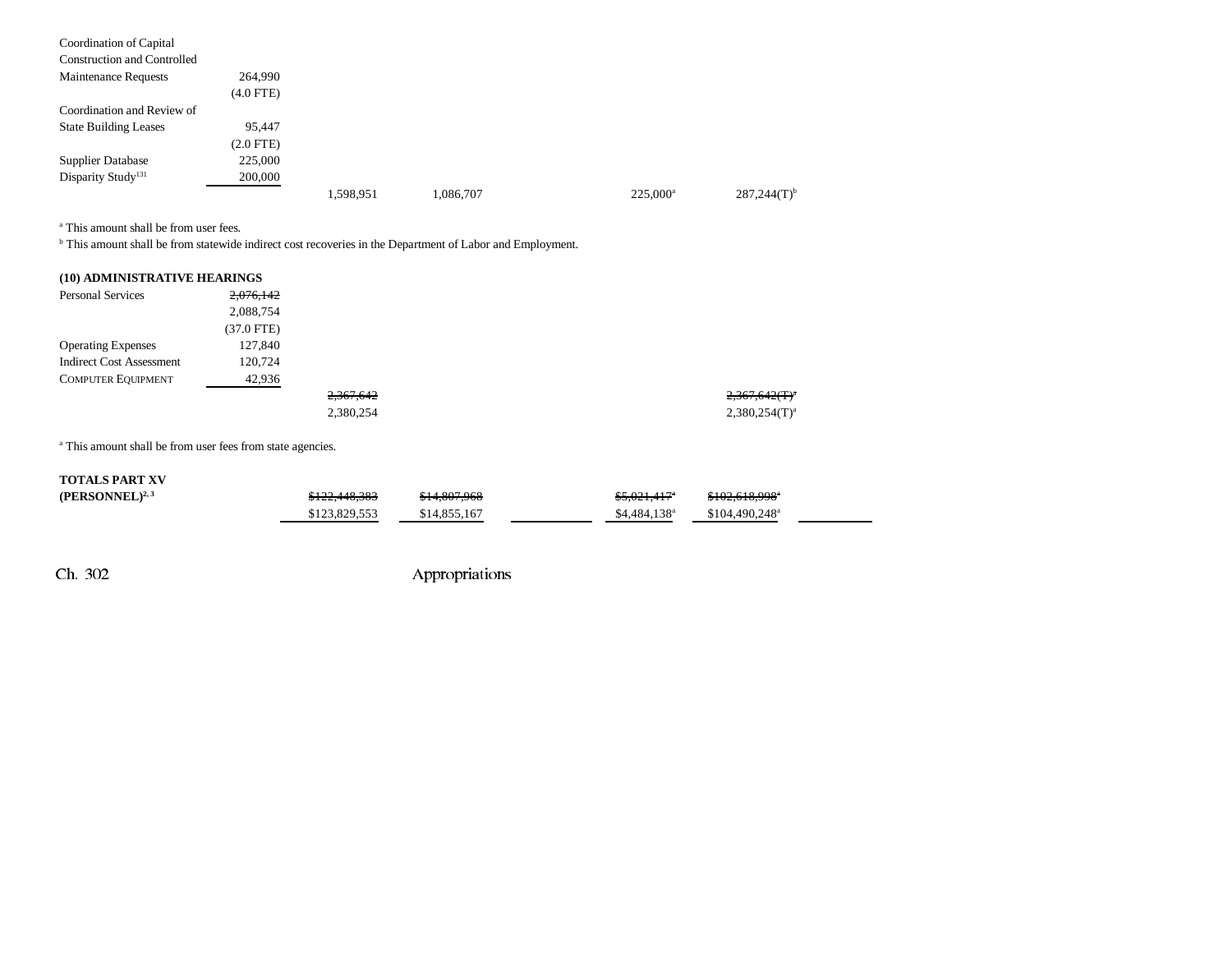|                 |       | <b>APPROPRIATION FROM</b> |                |              |               |              |
|-----------------|-------|---------------------------|----------------|--------------|---------------|--------------|
|                 |       |                           | <b>GENERAL</b> |              | CASH          |              |
| ITEM &          |       | GENERAL                   | <b>FUND</b>    | CASH         | <b>FUNDS</b>  | FEDERAL      |
| <b>SUBTOTAL</b> | TOTAL | <b>FUND</b>               | <b>EXEMPT</b>  | <b>FUNDS</b> | <b>EXEMPT</b> | <b>FUNDS</b> |
| \$              |       |                           |                |              |               |              |

<sup>a</sup> Of these amounts,  $$102,628,142$  \$104,433,727 contains a (T) notation.

**FOOTNOTES** -- The following statements are referenced to the numbered footnotes throughout section 2.

- 2 (Governor lined through this provision. See L. 96, p. 2380.)
- 3 All Departments, Totals -- The General Assembly requests that copies of all reports requested in other footnotes contained in this act be delivered to the Joint Budget Committee and the majority and minority leadership in each house of the General Assembly.
- 127 (Governor lined through this provision. See L. 96, p. 2380.)
- 128 Department of Personnel, Central Services, Motor Pool/Garage/Fleet Management -- It is the intent of the General Assembly that the Department of Personnel submit a zero-base budget to the Office of State Planning and Budgeting for Central Services, Motor Pool/Garage/Fleet Management with the Department's FY 1997-98 budget request. The Department and the Office of State Planning and Budgeting should work with the Joint Budget Committee's staff to determine what information is to be included in the zero-base budget.
- 129 Department of Personnel, Colorado Information Technology Services, Computer Services, Operating Expense -- It is the